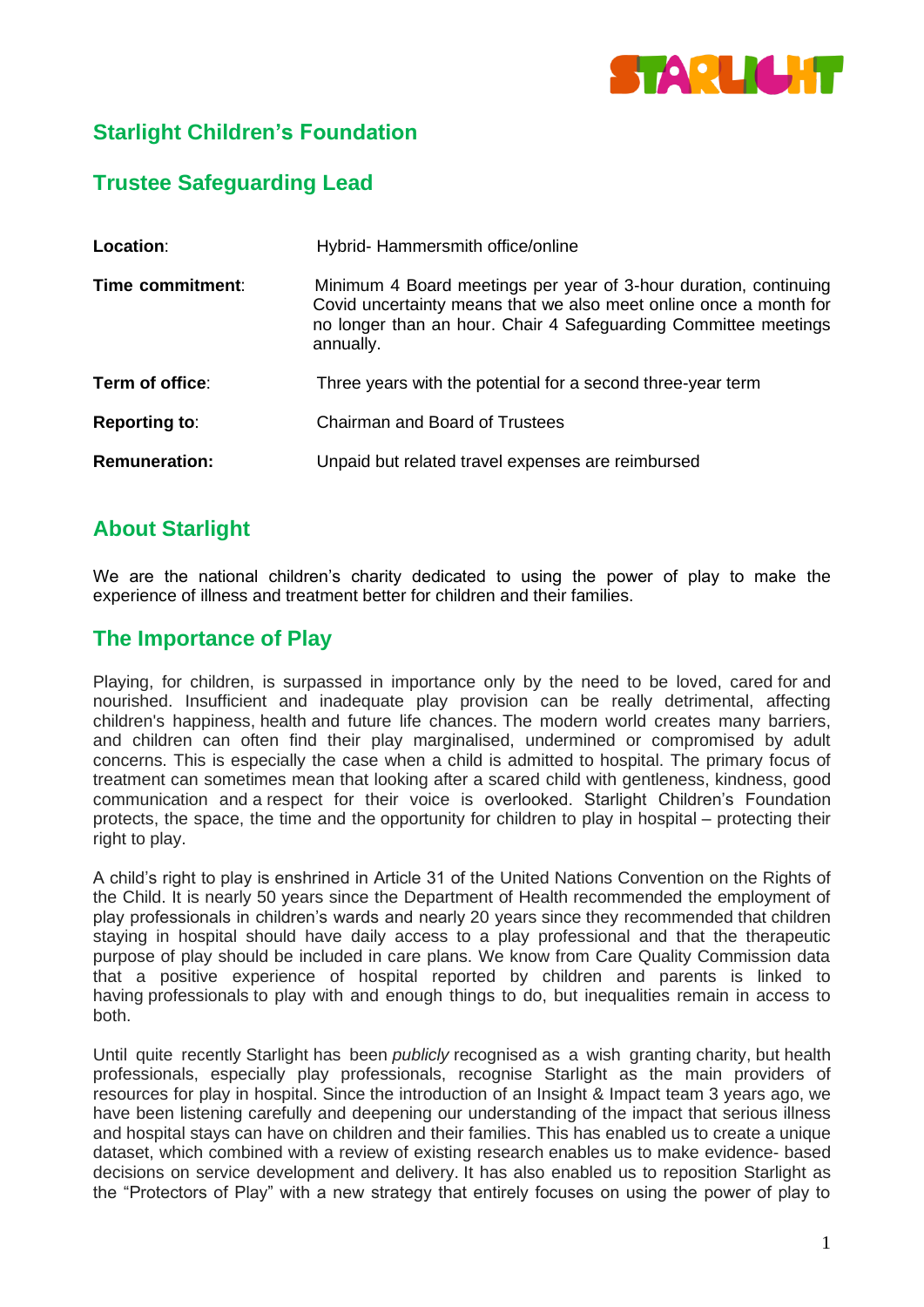

make the experience of illness better for children and their families and a new visual identity that is more appealing in the hospital environment and better represents our purpose.

Our strategy has 3 core pillars:

- 1. We make the hospital experience more positive
- 2. We create opportunities for social connection

3. We listen, learn and share knowledge enabling others to contribute towards our vision to protect play and influence decision-makers for systemic change

You can read more about our strategy and plans in our [Trustee Report and Accounts](https://www.starlight.org.uk/wp-content/uploads/2021/11/Starlight_Annual_Report_AW_SinglePagesSml.pdf) and our [Impact Report.](https://www.starlight.org.uk/wp-content/uploads/2020/11/20201123_ImpactReport_Dig_F01.2_compress.pdf)

Our Trustees, who are also the Directors of our registered company are passionate and purposeful in ensuring that as a charity we are effective and efficient. They work with the Starlight SMT to ensure that all our valuable resources support doing the most we can to improve the lives of children and their families.

All our Trustees share ultimate responsibility for governing Starlight and directing/delegating how it is managed and run. This vacancy has arisen because a very experienced and much-valued Trustee, Dr Chris Hanvey, recently retired from our Board. We would like to add further experience and expertise to the Board, enabling us to take forward and develop our good work on safeguarding policy, code of conduct, training and reporting. The person appointed to this role will also be the safeguard challenge as Chair of the Safeguarding Committee and act as an identified liaison between employees and the Trustee Board. With a highly experienced Children's Services team led by Dr. Krutika Pau, the new Trustee will be well-supported in their role.

### **Our Purpose and the Trustee Safeguarding Lead Role**

Safeguarding means taking reasonable steps to protect people from harm when they come in to contact with Starlight and it is the shared responsibility of all our Trustees. As safeguarding is a high impact risk area for Starlight, we have also found it vital to have an experienced Safeguarding Lead Trustee to support the Board with this responsibility.

Children are of course of primary importance to our purpose, but our safeguarding responsibilities also extend to their families, our employees, volunteers and any other people who come into contact with us and our work. Integral to our safeguarding culture is the Trustees' role in promoting a fair, open and positive Starlight culture and ensuring that everyone involved with Starlight feels able to report concerns, confident that they will be heard and responded to

## **Safeguarding duties**

- 1. **Strategic**
	- Consider the organisation's strategic plans and make sure they reflect safeguarding legislation, regulations specific to our activities, statutory guidance, and the safeguarding expectations of the Charity Commission.
	- Work with our designated safeguarding lead to regularly review whether measures put in place are creating a safer culture and keeping people safe.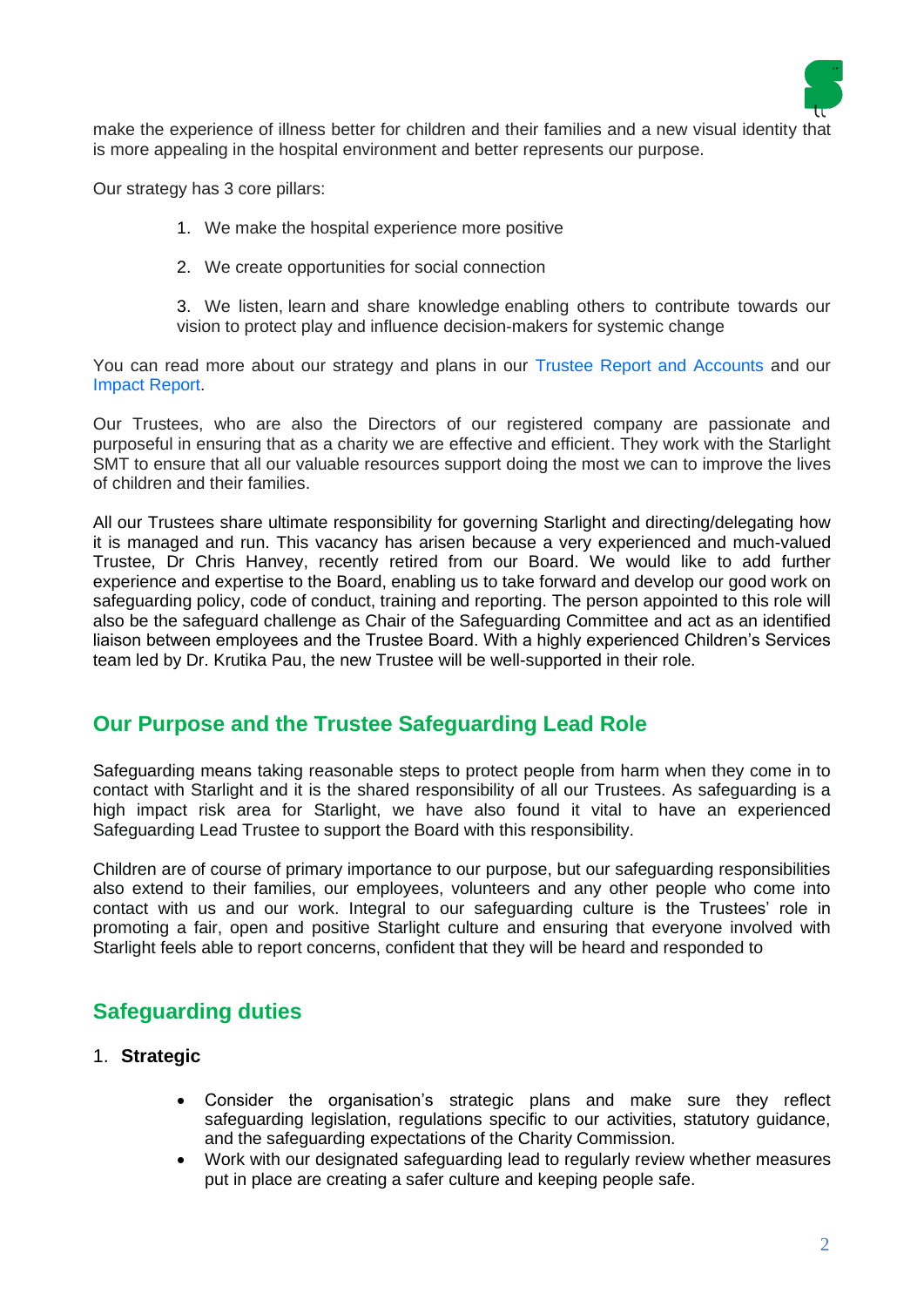

- Oversee safeguarding risk especially ensuring that our risk register reflects safeguarding risks properly and includes appropriate management and mitigation measures.
- Ensure there is space on Board Meeting agendas for safeguarding reports and help trustees to understand and confidently challenge those reports.
- Chair the operational Safeguarding Committee and be the liaison between the Committee and the Board of Trustees.

#### 2. **Effective policy and practice**

- Ensure that there is an annual review of safeguarding policies and procedures and that this is reported to trustees.
- Understand the monitoring that Starlight does to see whether policies and procedures are effective.
- Audit data and review cases to learn and improve Starlight's policies, procedures and practices.
- Oversee safeguarding allegations against staff or volunteers, with CEO and designated safeguarding lead.
- Be a Trustee point of contact for staff or volunteers if someone wishes to complain about a lack of action in relation to safeguarding concerns.

#### 3. **Creating the right culture**

- Champion safeguarding throughout the organisation.
- Attend relevant safeguarding training events and conferences.
- Support the trustees in developing their individual and collective understanding of safeguarding.
- Attend events and activities to engage with the Starlight team, volunteers and families to understand safeguarding on the ground.
- Work with the chair, CEO, designated safeguarding lead and communications team in the event of a serious safeguarding case.
- Support regular safeguarding training and updates

## **Duties of all Trustees**

The Trustees of Starlight are also the company directors of the Charitable Company, this is a summary of your duties and more detailed information can be found on the [Charity Commission](https://assets.publishing.service.gov.uk/government/uploads/system/uploads/attachment_data/file/866947/CC3_feb20.pdf)  [website:](https://assets.publishing.service.gov.uk/government/uploads/system/uploads/attachment_data/file/866947/CC3_feb20.pdf)

- 1. Excited and inspired by our purpose you'll ensure that everything we do is aligned to driving forward that purpose for the benefit of sick children and their families. You'll be actively involved in developing our strategy, agreeing plans and evaluating their impact.
- 2. With other experienced Trustees you'll ensure that we are a well-run charity, operating responsibly, complying with our governing document and the requirements of multiple regulators including the Charity Commission, Companies House and HMRC.
- 3. You'll aways act in the best interests of the charity, working together with the other Trustees to make balanced and well-informed decisions. You'll be prepared to question and challenge, contribute an opinion and accept and drive forward majority decisions when they've been made.